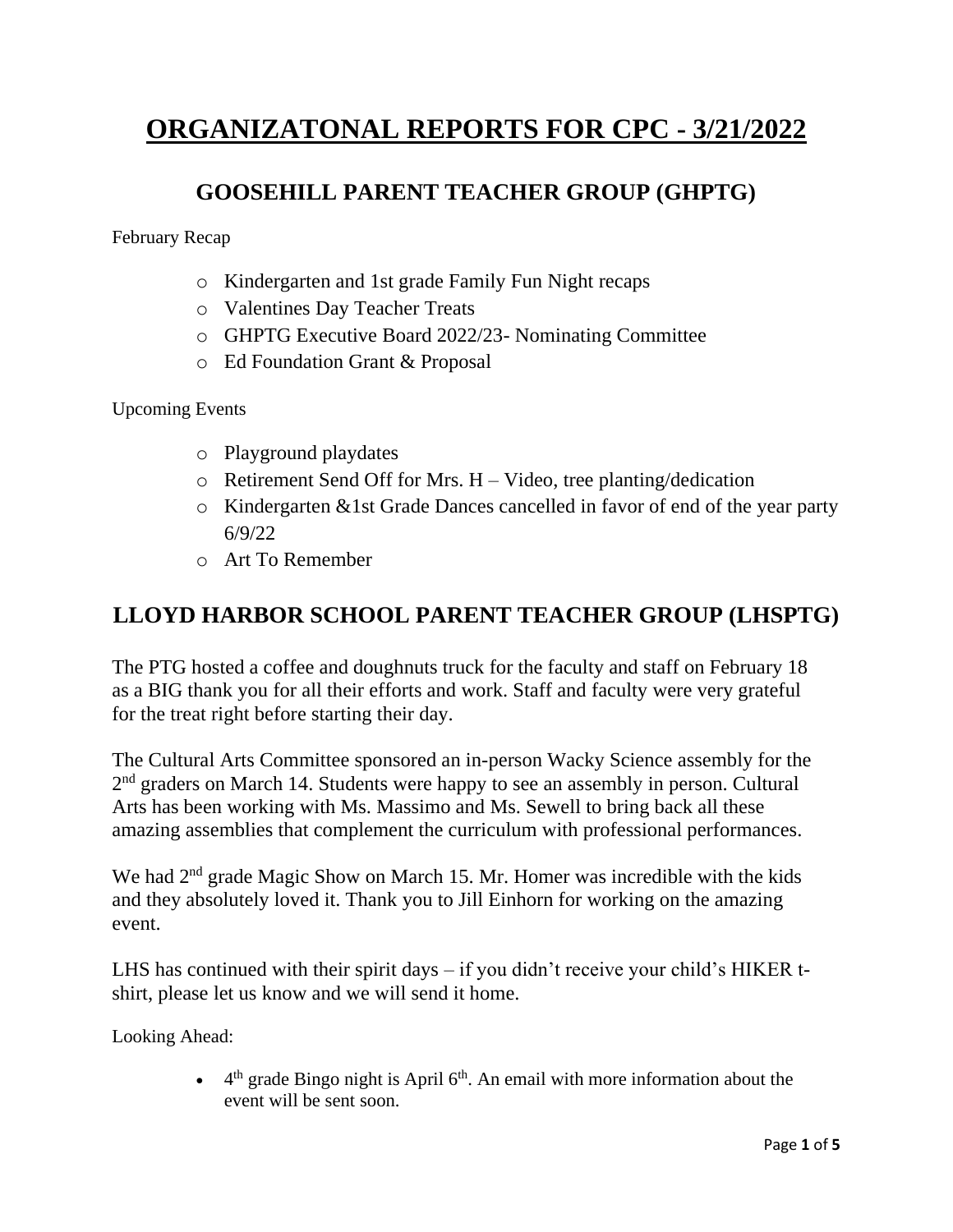- Book Fair in person May  $5<sup>th</sup>$  and  $6<sup>th</sup>$ .
- We are in the early stages of planning the  $3<sup>rd</sup>$  Grade Talent Show with a target date May 18. Mr. Santangelo will be the director.
- We have moved the  $28<sup>th</sup>$  Apple Fun Run from April  $3<sup>rd</sup>$  to June  $5<sup>th</sup>$ . Please mark your calendars. We are looking for sponsorships and the logos will be displayed on the Apple Fun Run t-shirts.
- Executive Board for the 2022-23 school year. Positions open are President, Vice-president, two Fundraiser Co-Chairs and Communications. You can reach out to any board member or send your nomination form to Kristen Choi.
- Our next PTG Meeting will be held on Thursday, April 14, 2022. Please note the **new time 9:15am** as it will be offered in person and on Zoom. Ms. LaGatutta will talk about ELA and Data.

## **WEST SIDE SCHOOL PARENT TEACHER GROUP (WSSPTG)**

Thank you to the chairs of Sports/Game night (Stacey and Sheelu) which was March 6th, very successful fun event with a great turn out. Thank you to all those that helped pull it off

Talent Show- date change from February 11th to May 6th Chair: Jillian Milewski, Live on stage and in person at the PAC \*participation forms were sent home and code of conduct needs to be read and signed and returned with your participation form \*instead of ice cream social to follow we're looking into getting an ice cream truck

West side Run May 15th Chair: Cat Bauer One of west sides largest fundraisers \*1 mile and a 5k \*this years run will honor former principal Ted Hilton \*our goal is to raise \$20,000 \*sponsors needed

Ellis Island Event- June 3rd (set up will be the night before ) \*Current 5th and 6th graders missed out on this event due to the pandemic so we are making this event for the 4th, 5th, and 6th graders \*we are in desperate need of volunteers to help put this event on Chair: Heather Morante Young and Megan James

6th grade moving up/party June 22nd, 12-3pm party to follow the ceremony at Crest Hollow Chair: Barbara Callaghan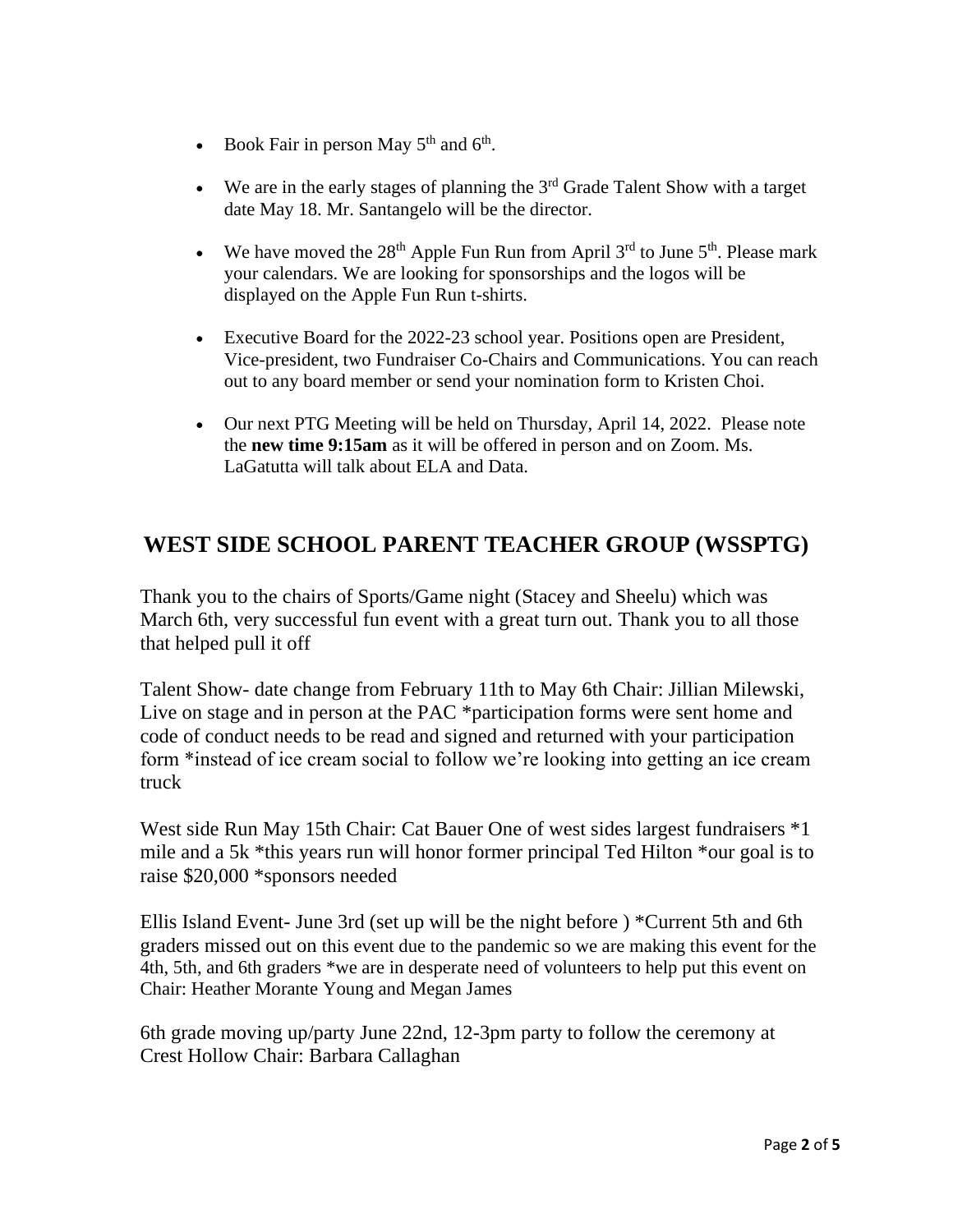6th grade get togethers-join with Lloyd harbor school \*joint bowling night is in the works for March 25th \*currently working on various other events for our 6th graders

Friendly Reminders:

- Our next PTG meeting is Monday April 4th at 9:30am
- Next CPC meeting is Thursday April 28 at 9am

#### **CSH JR/SR HIGH SCHOOL PARENT TEACHER GROUP (CSHPTG)**

On March 8, we had our CSH PTG meeting in person and on zoom. We were visited by Mr. Chiarello, Mr. Beja, and a few students from the Jr. High production of SpongeBob the Musical. The students gave the parents a sneak preview of their performance, and got everyone super excited for show (which was held on March 18, 19, and 20).

The items from our Winter Apparel Sale have arrived!! We are still waiting on a few backordered items, but everything else has been distributed. If you missed our Winter Apparel Sale, not to worry! We will have one more apparel sale in the spring.

Our Nominating Committee is currently seeking volunteers for next year's CSH PTG Executive Board. This is an amazing way to get involved at the high school level. Although most of the stuff we do is "behind the scenes", we are planning on increasing our visibility at the high school and sponsoring more events. If you are a high school parent and interested in being a part of our Executive Board next year please submit your nomination no later than April 1, 2022. If you have any questions, please contact me- I am happy to discuss everything.

Our 20th Annual Literary Luncheon is on April 13, 2022 at the Huntington Crescent Club. This year's speaker is Christina Baker Kline, author of The Exiles. This is our biggest fundraiser of the year, and a fantastic event. We will host over 220 community members, including district administration, staff members, and students. If you are still interested in purchasing tickets, don't wait- the deadline is March 25.

Our Staff Appreciation Luncheon will be rescheduled from May 4 to later in May (dated TBD), as we would like to have this event outdoors. We will send out more information as we get closer to the event.

The CSH PTG is working the junior high school administration on a few end of year activities. These include a Unity Event with the incoming 6th graders from LHS and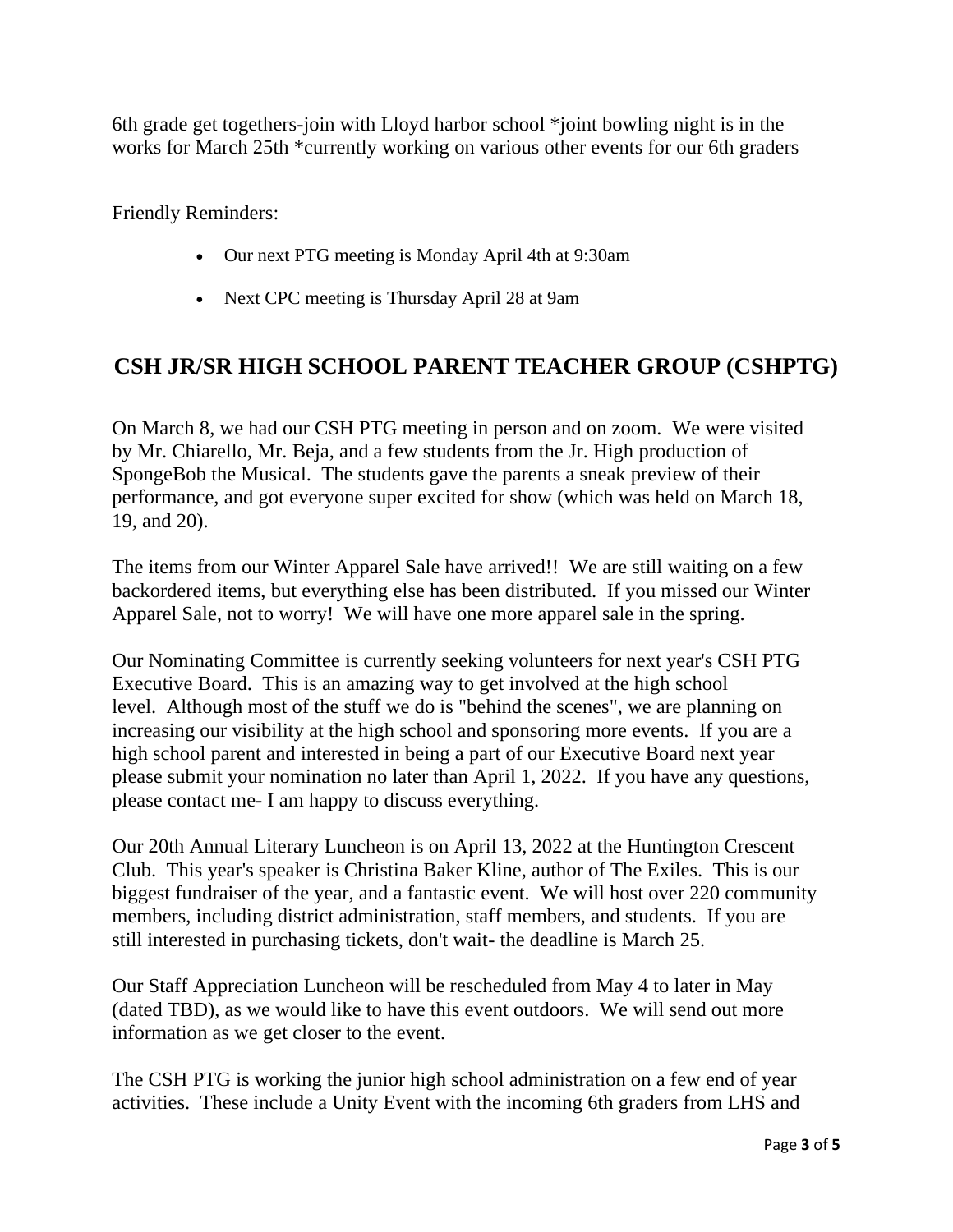WSS and the current 7th graders, and a graduation event for our graduating 8th graders.

Our final CSH PTG meeting will be on Tuesday, May 10, 2022. We hope everyone can join us!

## **CULTURAL ARTS COMMITEE (CAC)**

Lloyd Harbor School:

• Petra Puppets Math Mania for 3rd graders on 2/15

West Side School:

- Dan Gutman virtual author visit for 2nd graders on  $1/21$
- David Gonzalez "Cuentos Tales from the Latino World" for 3rd graders on 2/4
- David Gonzalez "Aesop Bop" for 2nd graders on 2/4

## **FAMILIES OF THE COMMUNITY UNITED WITH SCHOOLS (FOCUS)**

No updates to report at this time.

#### **SPECIAL EDUCATION PARENT TEACHER ORGANIZATION (SEPTO)**

The SEPTO meeting: Planning for Your Annual IEP/CSE Meeting. Dr. Tina Smith and Kristen Razska that was originally scheduled for Tuesday, March 1st took place on Friday, March 11th

On Wednesday, March 23rd at 7 PM, SEPTO and FOCUS will host an informative presentation for the Jr/Sr High on Executive Function Skills with Dr. George McCloskey for parents, students, and staff at the PAC. Dr. McCloskey is a leading psychologist in the field with an extensive background in clinical practice, research, graduate and undergraduate education, as well as, authored and co-authored numerous articles and publications. Dr. McCloskey has also served as a consultant to state